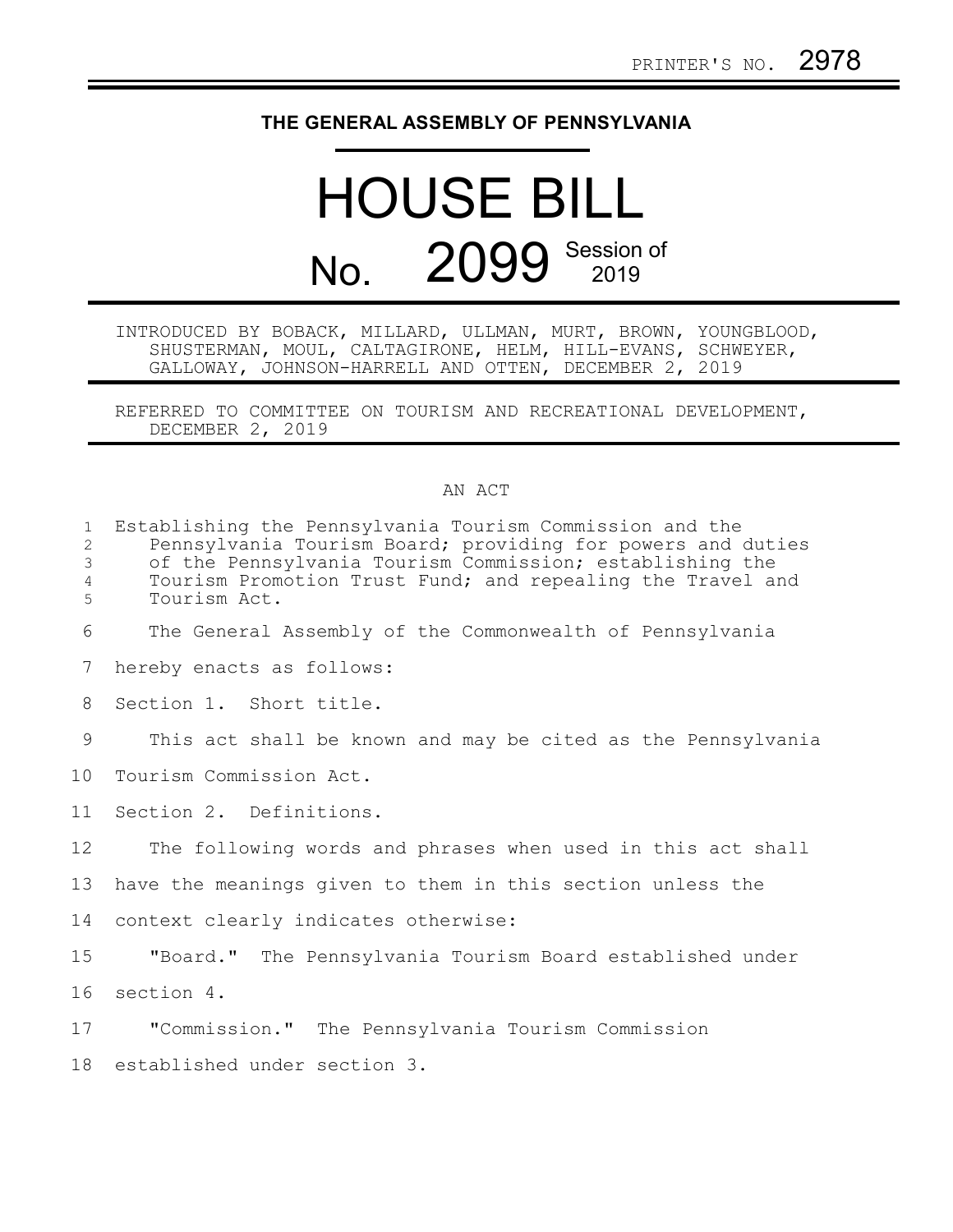"Destination marketing organization." A nonprofit corporation, organization, association or agency that is engaged in tourism marketing or promotion on a regional or Statewide basis to attract leisure or business travelers to this Commonwealth. 1 2 3 4 5

"Tourism promotion agency." A recognized nonprofit corporation, organization, association or agency that is engaged in planning and promoting programs designed to stimulate and increase the volume of tourist, visitor and vacation business within counties served by the agency as that term is defined in the act of July 4, 2008 (P.L.621, No.50), known as the Tourism Promotion Act. 6 7 8 9 10 11 12

Section 3. Pennsylvania Tourism Commission. 13

The Pennsylvania Tourism Commission is established as an independent agency. The purposes, powers and duties of the commission shall be vested in and exercised by the Pennsylvania Tourism Board established under section 4. 14 15 16 17

Section 4. Pennsylvania Tourism Board. 18

(a) Establishment and membership.--The Pennsylvania Tourism Board is established and shall consist of the following members appointed by the Governor: 19 20 21

(1) The Secretary of Community and Economic Development. (2) Four members representing tourism promotion agencies and destination marketing organizations to be selected from a list of at least eight nominees submitted by the major Statewide industry association representing tourism promotion agencies, destination marketing organizations and convention and visitors bureaus, as follows: 22 23 24 25 26 27 28

(i) one member from a county of the first class; (ii) one member from a county of the second class or 29 30

20190HB2099PN2978 - 2 -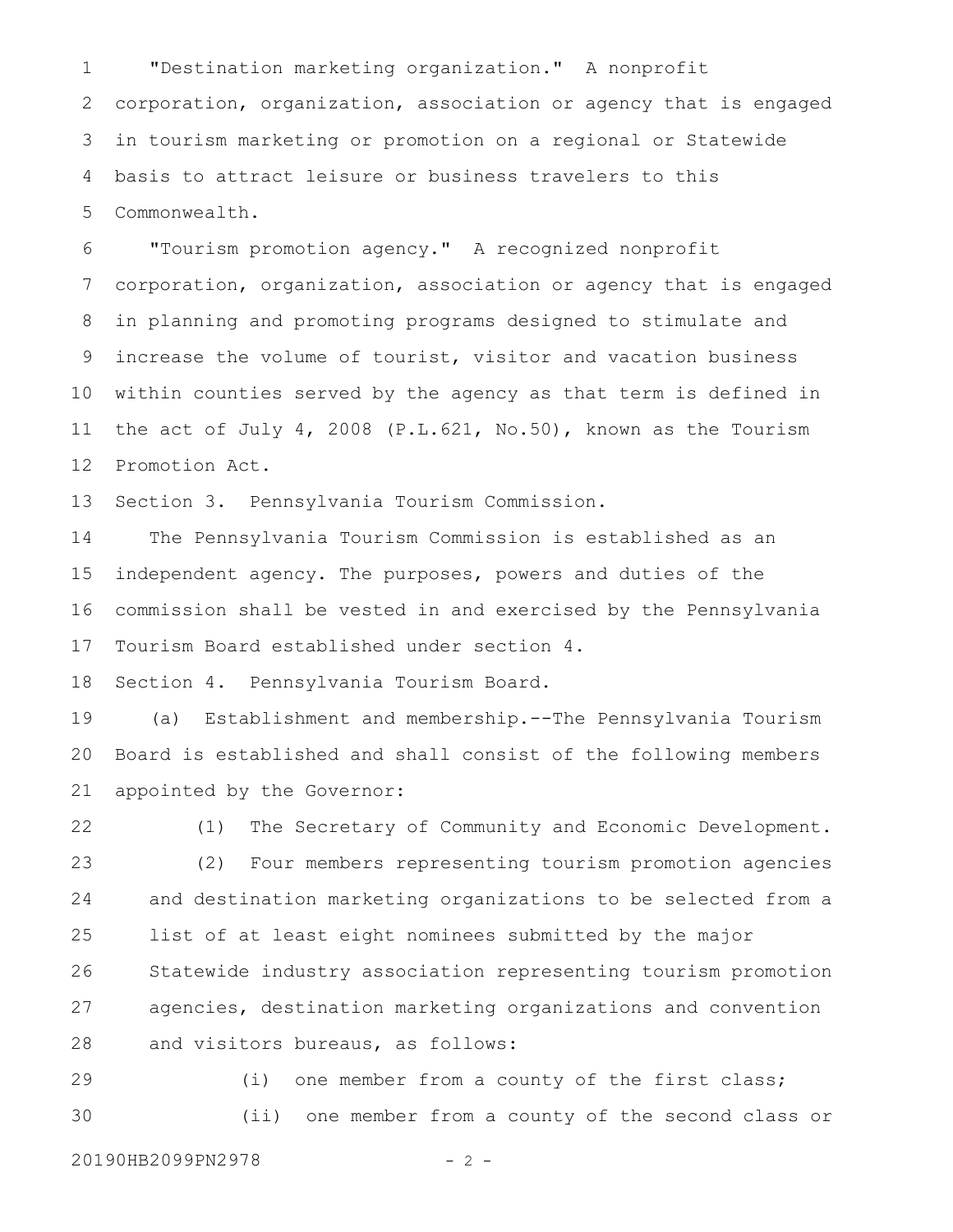second class A; (iii) one member from a county of the third class or fourth class; and (iv) one member from a county of the fifth class, sixth class, seventh class or eighth class. (3) One member from the hotel and travel lodging sector. (4) One member representing restaurants, taverns or eating establishments. (5) One at-large member with at least 10 years of professional experience in marketing or advertising. (6) One member from the retail shopping sector. (7) One member from the recreation and entertainment sector. (8) One member from the transportation sector. (b) Ex officio members.--The following, or a designee, shall serve as nonvoting ex officio members of the board: (1) The Secretary of Agriculture. (2) The Secretary of Conservation and Natural Resources. (3) The executive director of the Pennsylvania Historical and Museum Commission. (4) The executive director of the Commonwealth of Pennsylvania Council on the Arts. (5) The chairperson and minority chairperson of the Community, Economic and Recreational Development Committee of the Senate. (6) The chairperson and minority chairperson of the Tourism and Recreational Development Committee of the House of Representatives. (c) Term of office.--Members under subsection (a) shall continue in office for terms of two or four years from the date 1 2 3 4 5 6 7 8 9 10 11 12 13 14 15 16 17 18 19 20 21 22 23 24 25 26 27 28 29 30

20190HB2099PN2978 - 3 -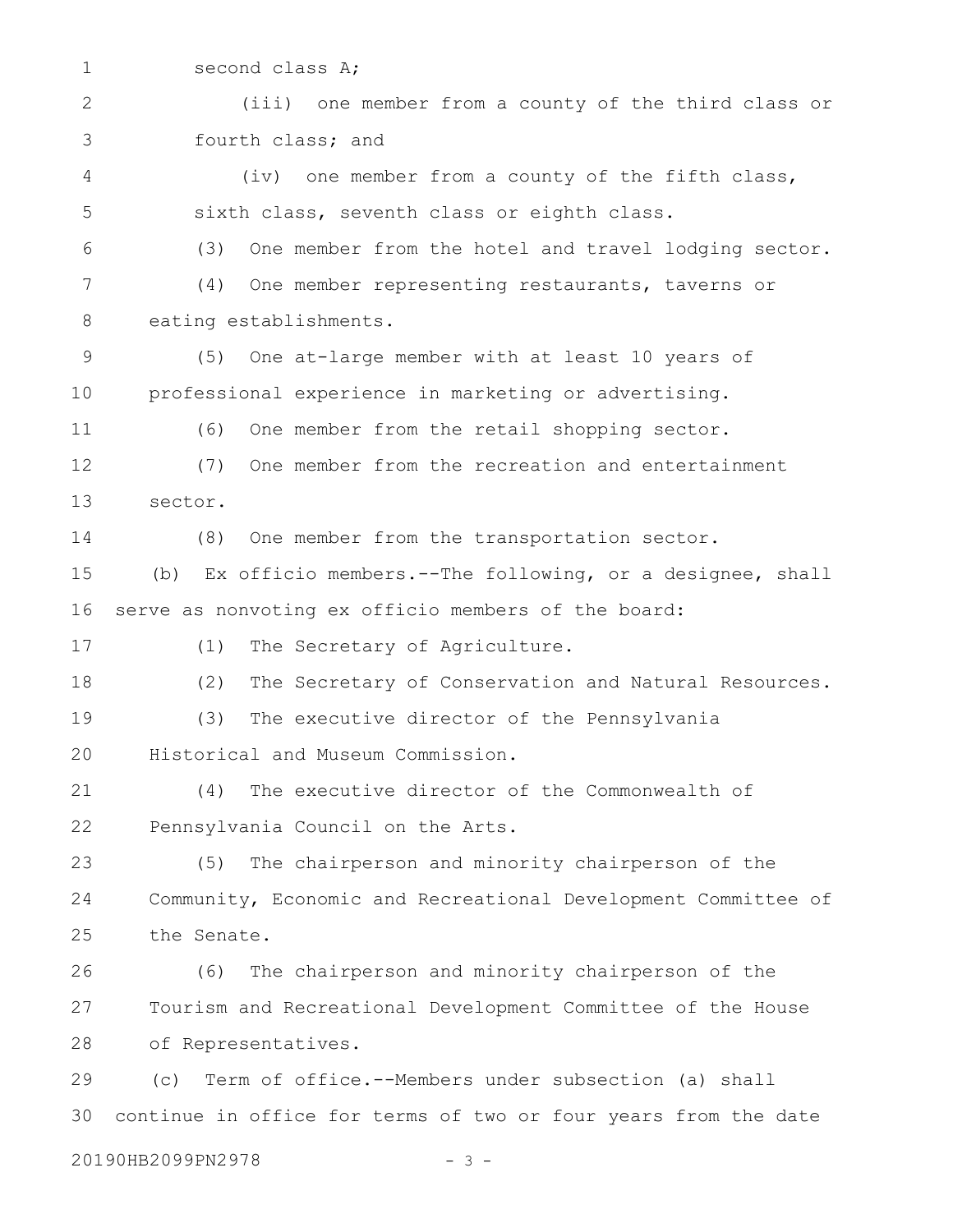of the members' initial appointment, the term of each appointed member to be designated by the Governor at the time of the appointment. Successor members shall be appointed for a term of four years. An appointment to fill a vacancy shall be for the remainder of the unexpired term. No member shall serve more than two full consecutive terms. 1 2 3 4 5 6

(d) Chairperson.--The board shall select the chairperson of the board from among the members by a majority vote with a quorum present. 7 8 9

(e) Qualifications of members.--Members under subsection (a) shall be qualified by reason of experience or employment and must be a resident of this Commonwealth for a period of at least one year immediately preceding appointment. Each member shall continue to remain a resident of this Commonwealth during the term of membership on the board. 10 11 12 13 14 15

(f) Quorum.-- 16

(1) Except as otherwise provided in paragraph (2), a majority of the voting members of the board shall constitute a quorum for the transaction of business at a meeting or the exercise of a power or function of the commission. 17 18 19 20

(2) For the purposes of voting to approve grants to recognized tourism promotion agencies and destination marketing organizations under section 5(b)(17) and (18) or any other grants to recognized tourism promotion agencies and destination marketing organizations that may be established by statute or by the board, a majority of the voting members of the board under subsection (a)(1),  $(3)$ ,  $(4)$ ,  $(5)$ ,  $(6)$ ,  $(7)$ and (8) shall constitute a quorum. No member of the board under subsection (a)(2) shall count toward a quorum or vote on motions to approve the grants. 21 22 23 24 25 26 27 28 29 30

20190HB2099PN2978 - 4 -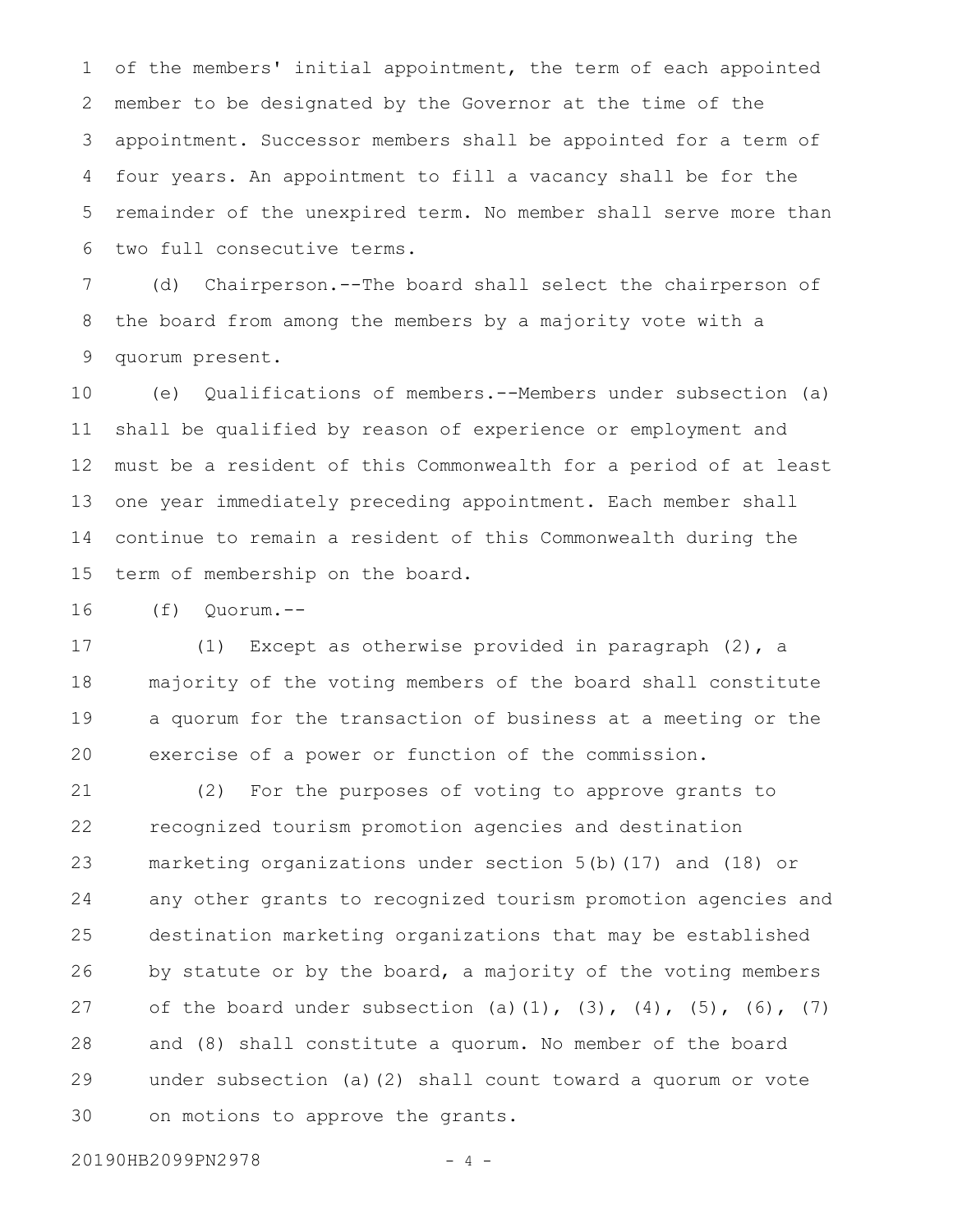(g) Meetings.--The board shall meet at least quarterly and from time to time as it determines. 1 2

(h) Compensation.--Members shall serve without compensation but shall receive reimbursement for all reasonable and necessary expenses incurred in connection with the performance of their duties as members of the board. 3 4 5 6

(i) Liability.--No member shall be personally liable for obligations of the commission or actions which were within the scope of the member's office and made in good faith. 7 8 9

(j) Applicable laws.-- 10

(1) The following acts shall apply to the commission: (i) The act of July 19, 1957 (P.L.1017, No.451), 11 12

known as the State Adverse Interest Act.

(ii) The act of February 14, 2008 (P.L.6, No.3), known as the Right-to-Know Law. 14 15

(iii) The provisions of 65 Pa.C.S. Chs. 7 (relating to open meetings) and 11 (relating to ethics standards and financial disclosure). 16 17 18

(2) The commission shall be considered an independent agency for the purposes of 62 Pa.C.S. Pt. I (relating to Commonwealth Procurement Code), excluding expenditures under section 5(a)(5) and (b)(10), (11), (12), (13), (14) and (15). Section 5. Powers and duties. 19 20 21 22 23

(a) General powers.-- 24

25

13

(1) The commission shall serve as the official tourism promotion and marketing agency of the Commonwealth. 26

(2) The board shall appoint a chief executive officer who shall be qualified by education and experience and who shall be the chief executive officer of the commission and attend to administrative work of the commission. The chief 27 28 29 30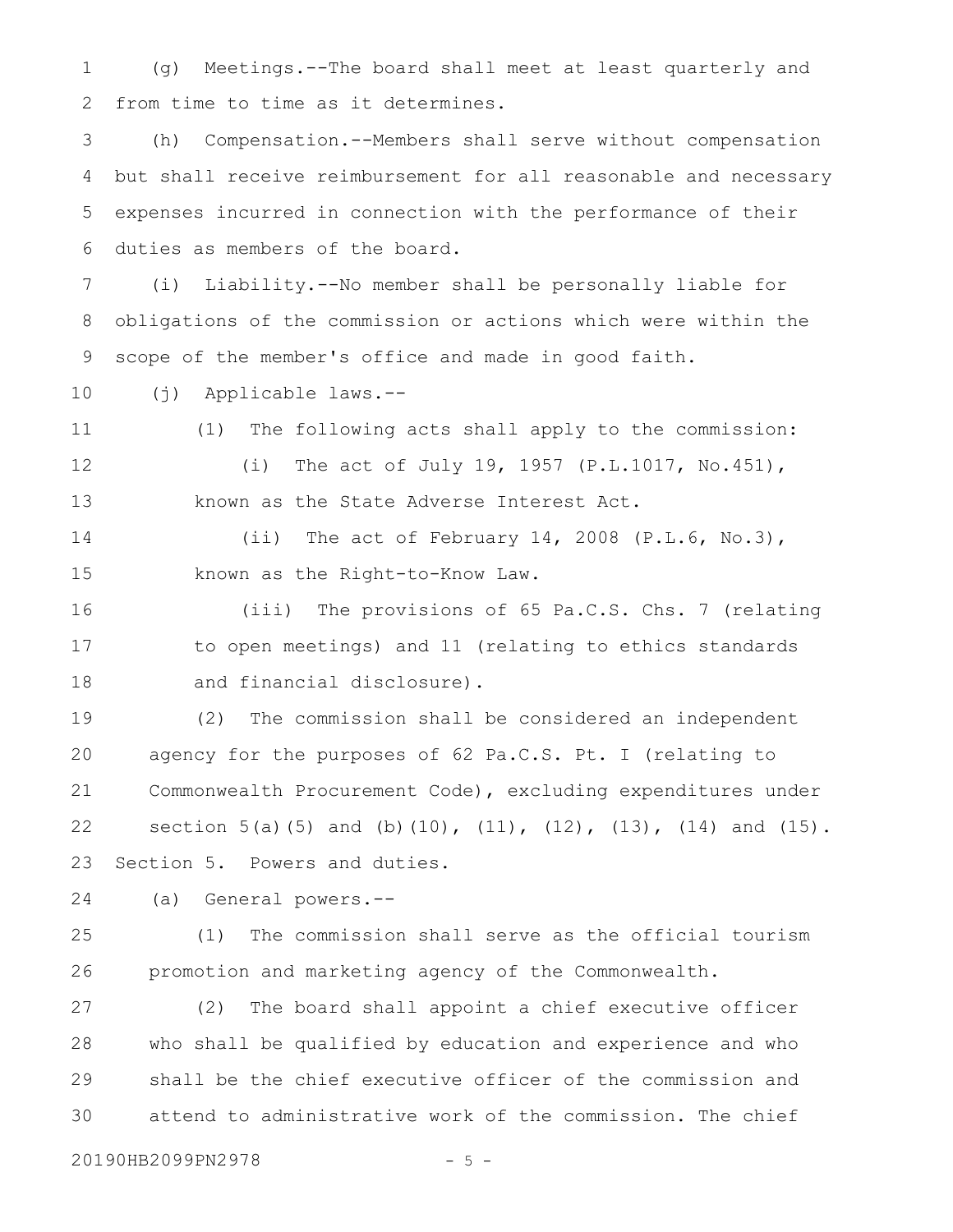executive officer shall serve at the pleasure of the board, which shall fix the officer's compensation subject to the approval of the Governor. At the discretion of the board, the chief executive officer may be considered a State employee for purposes of 71 Pa.C.S. Pt. XXV (relating to retirement for State employees and officers). 1 2 3 4 5 6

(3) The commission shall employ individuals as necessary to carry out the powers and duties of the commission, who shall serve at the board's pleasure. Notwithstanding paragraph (4), an employee of the commission may not be considered a State employee for purposes of 71 Pa.C.S. Pt. XXV. 7 8 9 10 11 12

(4) The commission may employ individuals who at the time of hiring are State employees as defined in 71 Pa.C.S. Pt. XXV and who shall continue in that status until the individual leaves employment with the commission. 13 14 15 16

(5) The commission may hire independent contractors as required to achieve the tourism marketing, promotion and development under this act. 17 18 19

(b) Specific powers.--The commission shall have the following specific powers and duties: 20 21

(1) To pay or satisfy obligations of the commission. (2) To sue or be sued, implead and be impleaded or interplead. 22 23 24

(3) To contract and execute instruments as necessary to carry out the powers and duties of the commission. 25 26

(4) To sell, transfer, convey and dispose of tangible or intangible property owned by the commission. 27 28

(5) To adopt a budget. 29

(6) To lease, furnish and equip buildings, rooms and 30

20190HB2099PN2978 - 6 -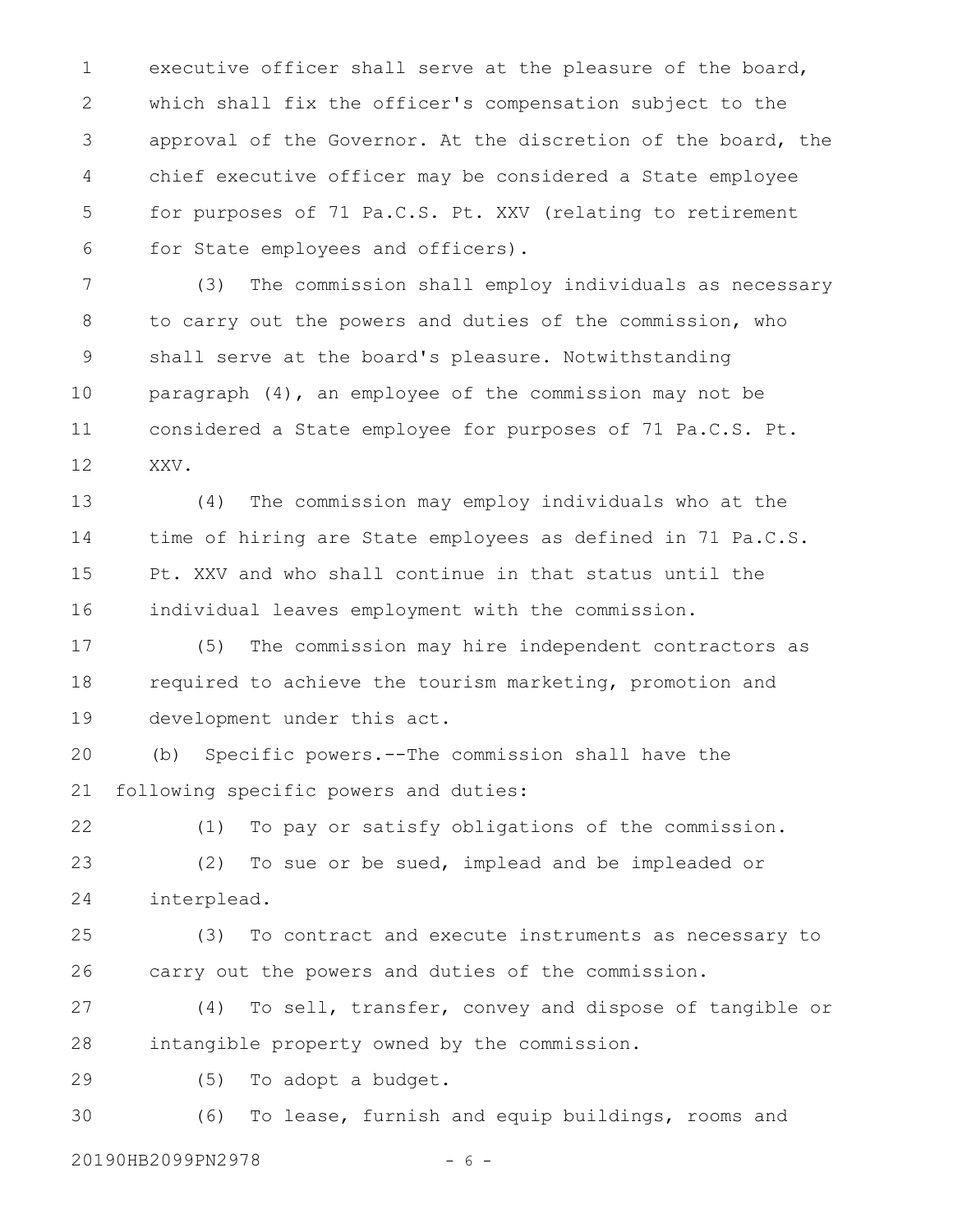other accommodations as shall be required for the operation of the commission. 1 2

(7) To conduct all acts necessary or convenient to carry out the powers granted to the commission by this act or any other act. The commission shall have no power to pledge the credit or taxing power of the Commonwealth. 3 4 5 6

(8) To purchase insurance against a loss related to the commission's property or assets. 7 8

(9) To retain attorneys, accountants, auditors and financial and other experts to render services as necessary. For the purposes of this paragraph, the commission shall be considered an independent agency for purposes of the act of October 15, 1980 (P.L.950, No.164), known as the Commonwealth Attorneys Act. 9 10 11 12 13 14

(10) To develop, implement and update an annual travel and tourism marketing plan for the Commonwealth. 15 16

(11) To develop the Commonwealth's official tourism slogan and official tourism logos. 17 18

(12) To solicit and approve all requests for proposals which pertain to tourism marketing, promotion and development. 19 20 21

(13) To make and execute contracts for tourism marketing, promotion and development. 22 23

(14) To publish and distribute tourism marketing and promotion materials and maintain tourism sites, social media and mobile applications on publicly accessible Internet websites. 24 25 26 27

(15) To engage in any other tourism marketing, promotion and development activities to attract leisure and business travelers to this Commonwealth. 28 29 30

20190HB2099PN2978 - 7 -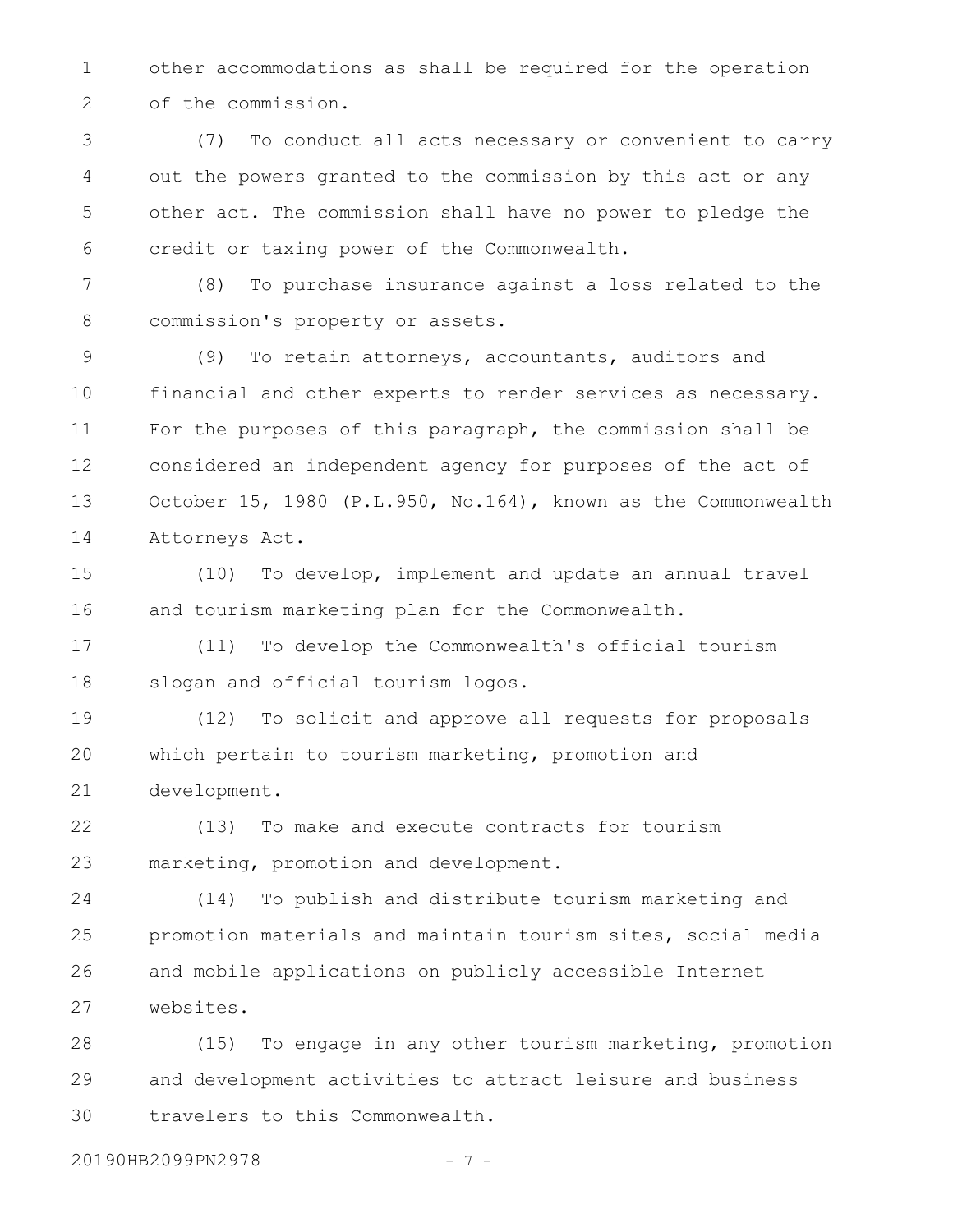(16) To develop policies necessary for the administration and enforcement of this act, including minimum standards for recognized tourism promotion agencies. The commission shall adopt and administer the grant contract, auditing and closeout requirements established by the Department of Community and Economic Development. 1 2 3 4 5 6

(17) To review and approve applications for grants to recognized tourism promotion agencies under the act of July 4, 2008 (P.L.621, No.50), known as the Tourism Promotion Act. 7 8 9

(18) To review and approve applications for regional marketing partnership grants to recognized tourism promotion agencies and destination marketing organizations under the Tourism Promotion Act. 10 11 12 13

(19) To collect and publish visitor statistics and tourism research. 14 15

(20) To expend any revenue under the Tourism Promotion Trust Fund established under section 9. 16 17

(c) Nonprofit entity.-- 18

(1) The board shall have the power to incorporate a nonprofit entity that is exempt from Federal taxation under section 501(c)(3) of the Internal Revenue Code of 1986 (Public Law 99-514, 26 U.S.C. § 1 et seq.) for the purposes of soliciting and receiving monetary and in-kind contributions. 19 20 21 22 23 24

(2) The members of the board shall serve as the members of the governing board of the nonprofit entity. 25 26

(3) The board may use existing commission staff for the administration and operation of the nonprofit entity. 27 28

(4) Monetary contributions received by the nonprofit entity shall be deposited into a fund created by the 29 30

20190HB2099PN2978 - 8 -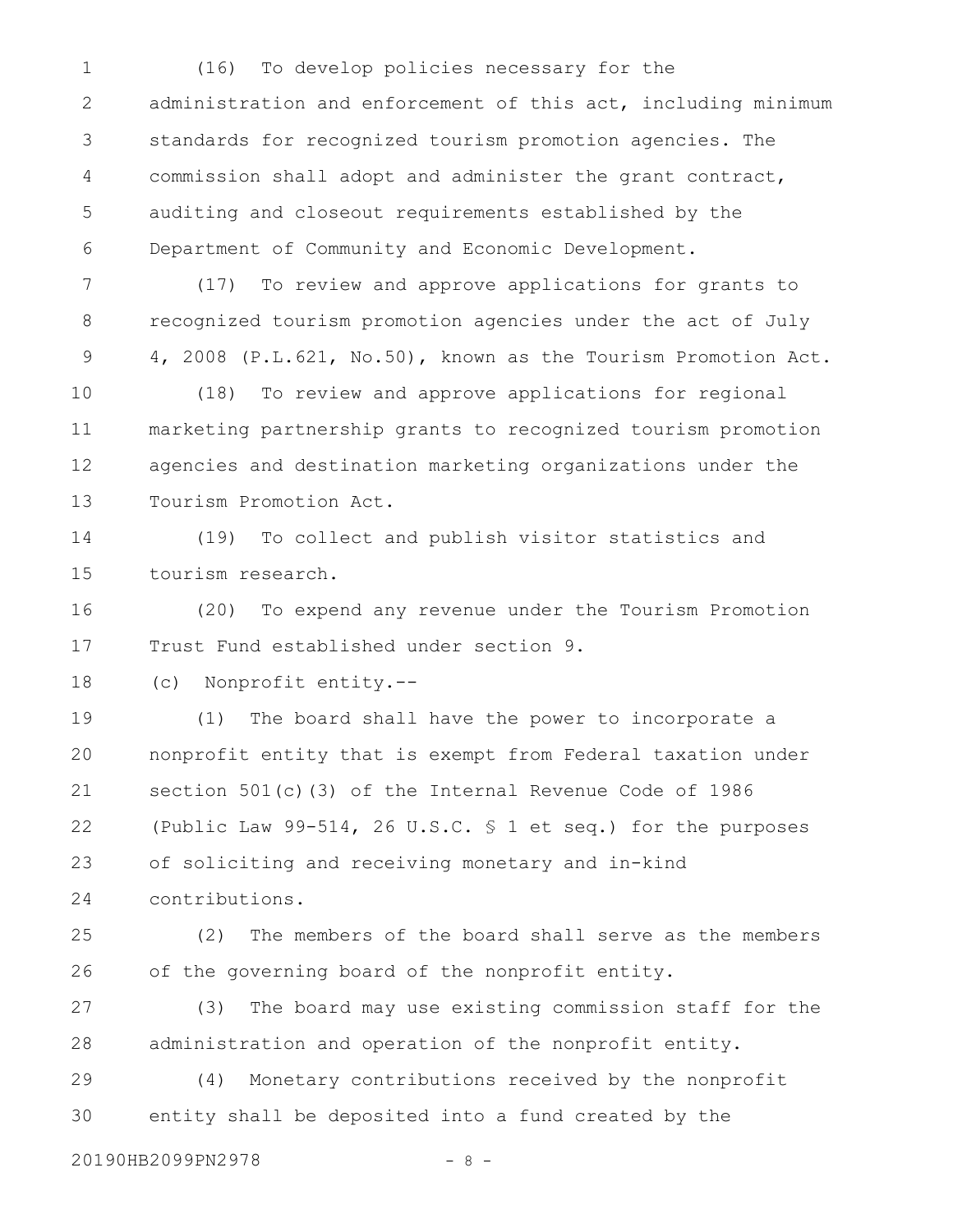governing board of the nonprofit entity. 1

(5) At least 90% of the monetary contributions received by the nonprofit entity and deposited in the fund under paragraph (4) shall be distributed to the board to be used to effectuate the powers and duties of the commission under this act. 2 3 4 5 6

(d) Use of in-kind contributions.--The board shall use inkind contributions to effectuate the powers and duties of the commission under this act. 7 8 9

Section 6. Annual report. 10

The commission shall submit a report to the Governor and the General Assembly by December 31 of the second year following the effective date of this section and every December 31 thereafter. The report shall include, at a minimum, a financial statement with commission revenue and expenditures, the tourism programs and projects undertaken by the commission and tourism statistics. 11 12 13 14 15 16 17

Section 7. Transfer of department power. 18

The powers and duties of the Department of Community and Economic Development imposed under the act of July 4, 2008 (P.L.621, No.50), known as the Tourism Promotion Act, are transferred to and shall be exercised by the commission. Section 8. State agencies. 19 20 21 22 23

(a) Cooperation.--The commission may request and receive, from any department, division, board, bureau, commission or any other agency of the State or any political subdivision or authority, cooperation, assistance, information and data necessary to properly carry out powers and duties of the commission. 24 25 26 27 28 29

(b) Review.--State departments, divisions, boards, bureaus, 20190HB2099PN2978 - 9 -30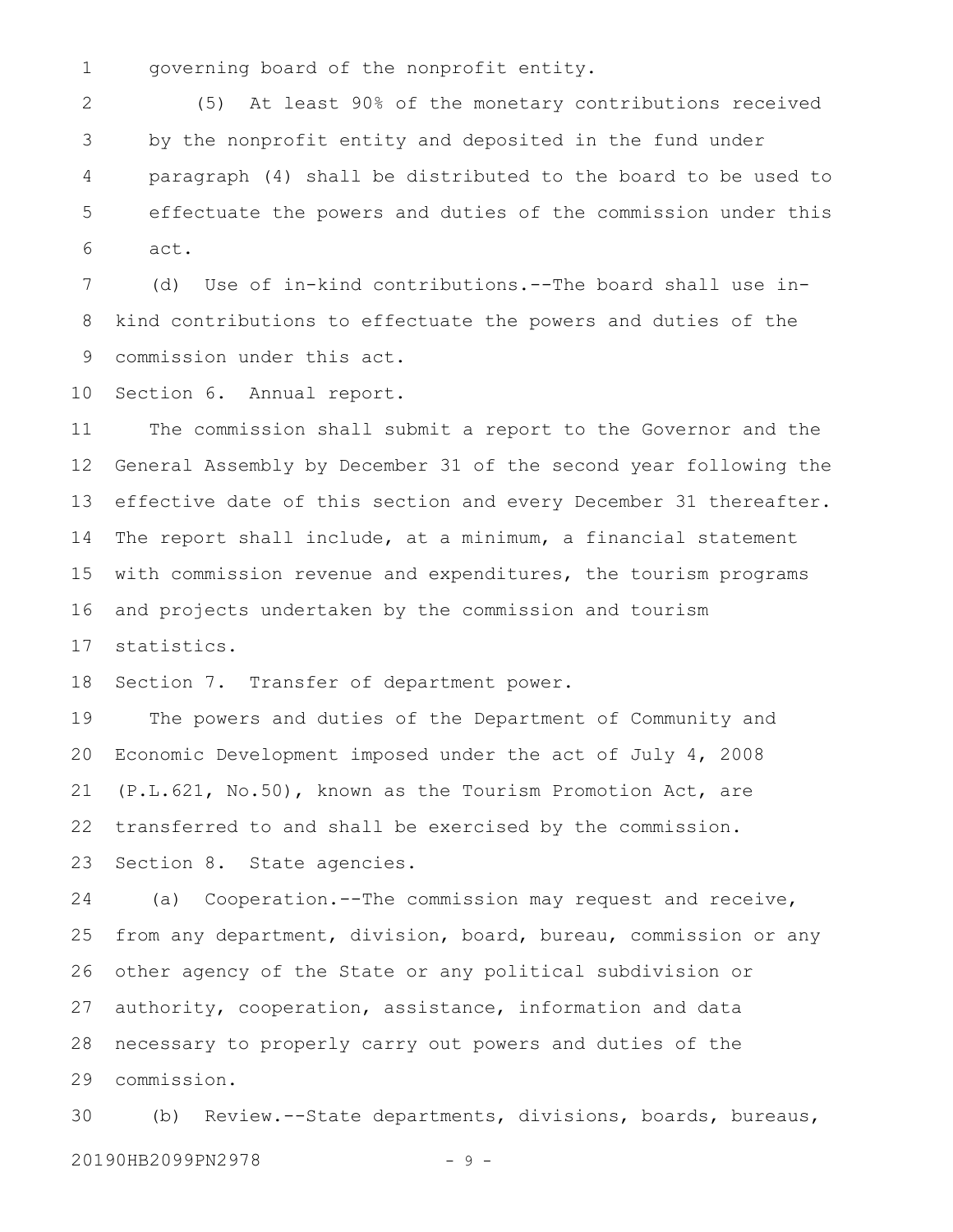commissions and other State agencies shall submit tourism programs, plans or printed materials to the commission for review prior to implementation, renewal or publishing of the programs, plans or printed materials to ensure the coordination of the tourism marketing, promotion and development efforts of the Commonwealth. 1 2 3 4 5 6

Section 9. Tourism Promotion Trust Fund. 7

(a) Establishment.--A special fund is established within the State Treasury to be known as the Tourism Promotion Trust Fund. (b) Deposits.--The following shall be deposited into the fund: 8 9 10 11

(1) The amounts made available to the commission as executive authorizations and appropriations from the General Fund. 12 13 14

(2) All money received by the commission from cooperative advertising, grants, donations, fees, interest and dividends. 15 16 17

(3) Any other tax revenues and fees established by policy, rule or statute. 18 19

(c) Use of revenues.-- 20

(1) Money in the fund shall be used by the commission to effectuate the commission's powers and duties under this act, including tourism marketing and promotion, grants, fulfillment and the administrative costs of the commission. 21 22 23 24

(2) Money in the fund is appropriated on a continuing basis to the commission and may not lapse. As often as may be necessary, payments from the fund shall be made upon warrant of the State Treasurer after receipt of a requisition from the commission. 25 26 27 28 29

(d) Audit.--The accounts and books of the commission shall 20190HB2099PN2978 - 10 -30